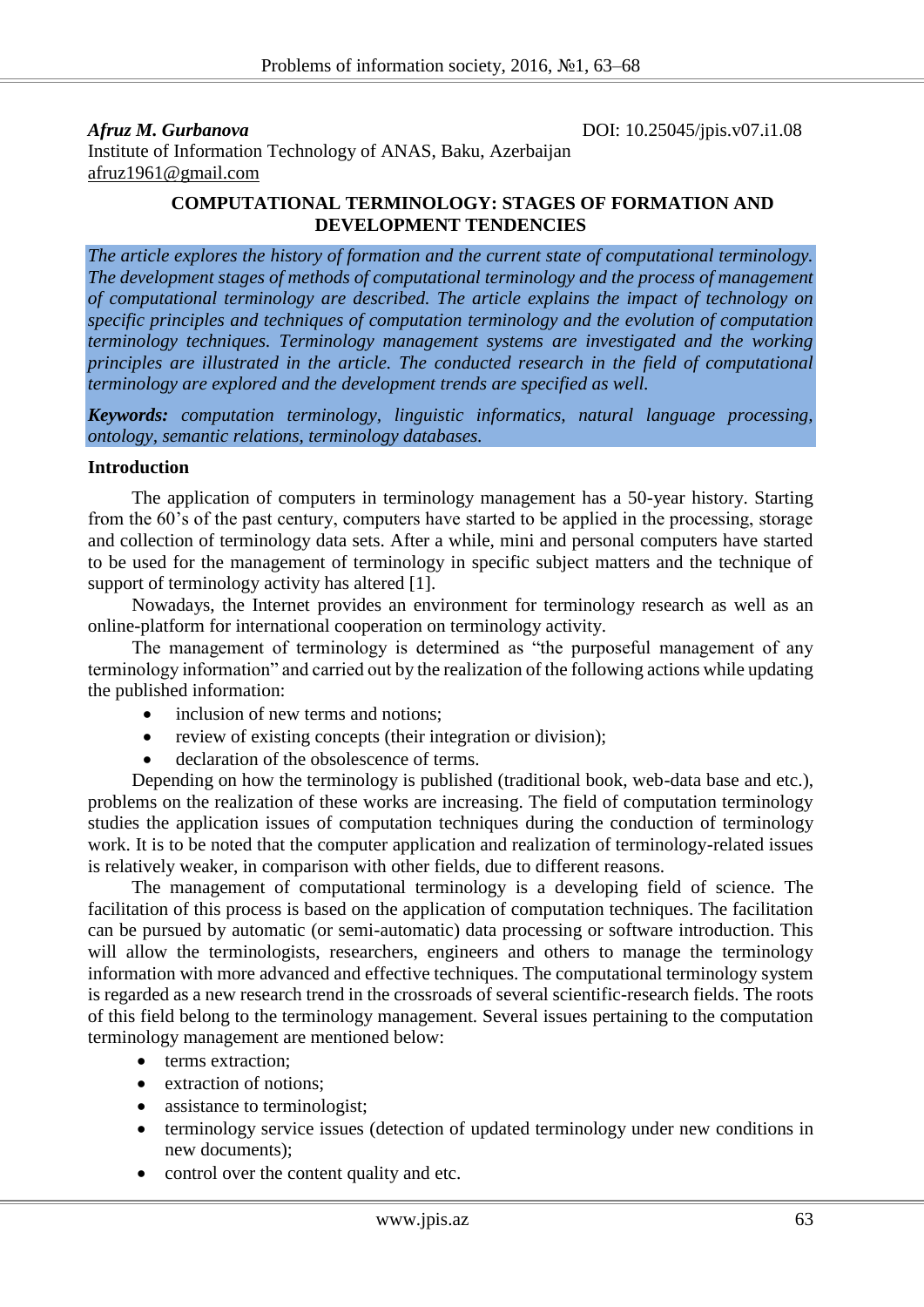The opportunities created by program solutions for a terminologist, especially the impact of technology in specific principles and techniques of the theory of terminology, and the evolution of techniques of terminology activity during this period are clarified in various issues of computation terminology management. The main focus is directed towards the international standards, the terminology data modelling in these standards and the facilities suggested to terminologists by the world wide web. Based on investigations and works by the founder of the theory of terminology E. Wüster [2], several work has been published in the 80's of the past century [3-8]. In these publications, the theoretical foundations, techniques and principles of terminology activity are specified. Moreover, the standardization of terminology, the practical transmission and application of the majority of principles described in terminological activity are critically assessed. This is related to the fact that traditional tools for terminological activity – file cards, terms list and special dictionaries did not allow terminologists to follow the principles of terminology in most cases. In the middle of the 60's of the past century, appropriate apparatus maintenance has been provided for the terminology management by computer technologies. The terminology processing was conducted with substantial efforts with the help of personal computer-based terminology management software.

Nowadays, several smart software tools exist, which supports specific principles of the theory of terminology and terminological activity. The application of such advanced terminology management systems altered the work principles of terminologists, and demonstrated prominent results for terminology theory.

## **The methods of terminological activity and computational terminology management**

The theory of terminology, the methods of terminological activity and the historical evolution of computational terminology management are chronologically described in the following tables (Table 1, Table 2).

Table 1

| <b>Until 1965</b> | The scientific theory of terminology was established through use of<br>software tools                                                                                                                                                                                               |
|-------------------|-------------------------------------------------------------------------------------------------------------------------------------------------------------------------------------------------------------------------------------------------------------------------------------|
| $1965 - 1975$     | Discussion and expansion of theoretical foundations; various approaches;<br>computer programs oriented to research and development were absent.                                                                                                                                     |
| $1975 - 1985$     | Early articles regarding the design of terminology data bank (Termbank),<br>the field of application, paper templates for writing the terminology data and<br>the clarification of specific aspects (data extraction, published dictionaries,<br>data exchange) of terminology bank |
| $1985 - 1995$     | Inclusion of topics about the management of Termbank and terminology<br>with the help of computer programs; the development of early tasks and<br>recommendations                                                                                                                   |
| <b>After 1995</b> | Scientific discussion of (application of) new techniques of computational<br>terminology management; publications and standards                                                                                                                                                     |

The evolution of scientific theory of terminology in software tools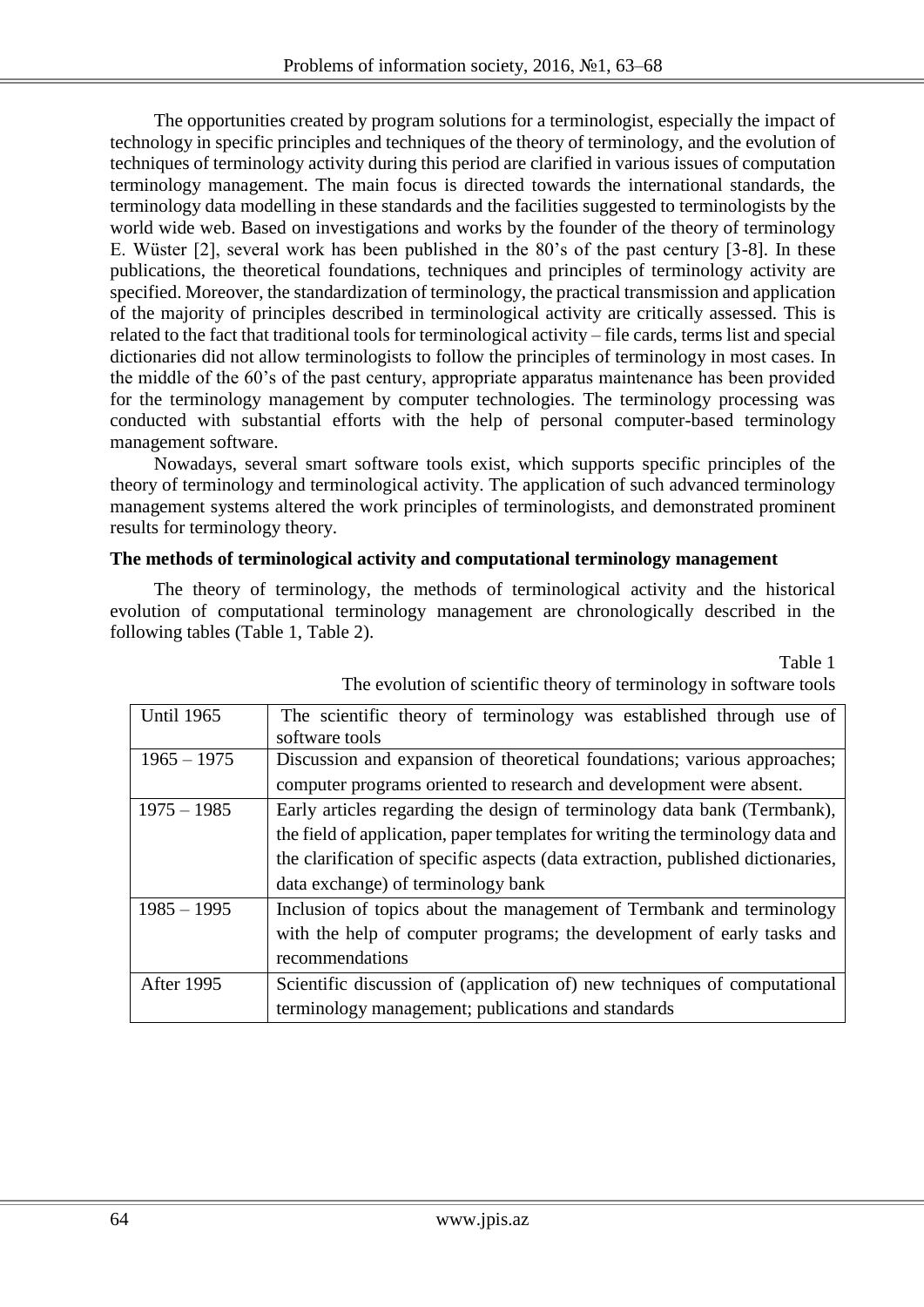Table 2

| Till 1965         | Realization of terminological activity related to card files, dictionaries and     |
|-------------------|------------------------------------------------------------------------------------|
|                   | terms list only                                                                    |
| $1965 - 1975$     | Development of the main carcass of Termbank (Termium, Eurodicautom);               |
|                   | first templates for registration (paper templates); the list of published          |
|                   | terminology; the development of inclusion and search of terminology data           |
| $1975 - 1985$     | Terminological software tools in mini-computers (for instance, Ericsson Cat        |
|                   | and etc.); direct access to terminology; the access to home terminal of the main   |
|                   | carcass of termbank; online data insertion and search                              |
| $1985 - 1995$     | Software tools for terminology management for separate users in personal           |
|                   | computer base (for example, Termex-MTX); the formation of working group            |
|                   | related to the problems of unification and integration of terms; modules and       |
|                   | procedures for data exchange; repeated use of data                                 |
| <b>After 1995</b> | Development of high-quality and powerful terminology management systems            |
|                   | (for ex. <i>MultiTerm</i> (translation program)); joint terminological work on the |
|                   | network (LAN and the world wide web); integration to other tools (for ex.          |
|                   | translator device); development of auxiliary programs for the support of           |
|                   | terminological work (for example, a software tool for term extraction)             |
|                   |                                                                                    |

The evolution of terminological activity and computational terminology management

The design and architecture of early program tools for terminology management did not suffice for the establishment of terminology collection. Although the founders of Termbank attempted to realize the principles of the concept in the first place, the practice showed that several terminology articles representing this concept are stored in data bank. The reason was the absence of the mechanism checking the homonyms and the procedure of checking the doublets (two-fold writings) during the insertion of new terms. First programs have been developed for term management in personal computers' base towards the solution of such problems. The majority of these programs allowed to keep one term in each language; synonyms, however, had to be written in a separate writing.

Terminology data bank of the European Commission Eurodicautom was established in 1975 and mainly considered for the use of translators and other employees of the Commission. Eurodicautom, established in six languages, is expanded, and currently operates in seven, nine or eventually, eleven languages.

Three main groups of computation terminology management can be distinguished:

- 1. terminology creation;
- 2. terminology support;
- 3. terminology storage.

The terminology management system is a specially developed software tool and considered for the use by translators, terminologists and other users. Nowadays, almost all modern terminology management systems (*TMS*) are capable to create and support terminological articles and store terminological information. These systems also allow for the realization of conceptual hierarchical links (superior, subordinate and peer notion) from the linking mechanism among various writings:

*Acrolinx* – is a platform of content optimization, oriented towards the linguistics problems and introduces a sentence in an improved form.

*[AcrossTerm](http://www.across.net/en/index.aspx)* (Web) – *Across* Language Network carries out a central function for all terminology companies, and also serves to the translation of those terms.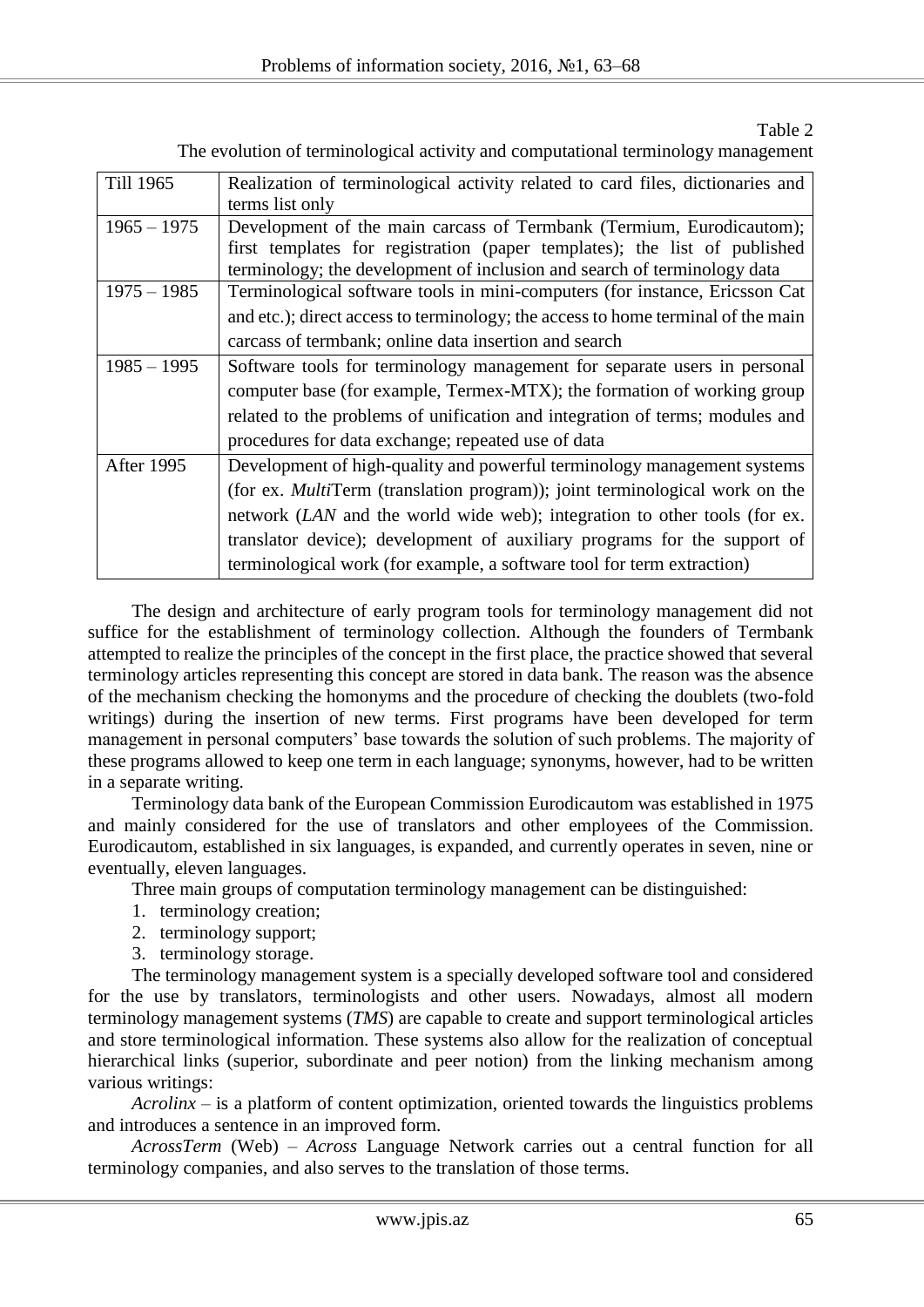*[Anylexic](http://www.anylexic.com/en/)* –is a new software tool of TMS not related to a particular terminology. It assists the process of terminology translation at each stage – creation, modification, search and the exchange of terminology.

*[ApSICXbench](http://www.xbench.net/?rd=y)* – maintains the quality, and simple and powerful management of terminology in a single package. With this software tool, the download of any file of several formats, supported by *CAT,* can be carried out and the high level of quality is obtained.

*[Interplex](http://www.fourwillows.com/interplex.html)* – is a glossary for translators; a software tool for *Ipad* and *Iphone*.

*i-Term* – is a tool for management of the state of terminology and knowledge in art, it allows to reserve the structure of notion-related knowledge and search on the Internet.

*[qTerm™](http://advancedlanguage.com/services/translation/terminology-management/)* – is a software tool for terminology management. It detects and translates critical terminology. Moreover, it is the newest software tool, which explains in detail the use of each term, as well as the language and the history of its use.

*[LogiTerm Web](http://terminotix.com/index.asp?content=category&cat=4&lang=en)* – has an interface providing the access to four terminology databases, *Bitexts*, the whole text and serial number. With the help of this software tool, a terminological writing can be created for the terminology database, modified and reviewed in web-interface or *Microsoft Word*.

*[Multiterm](http://www.sdl.com/products/sdl-multiterm/desktop.html)* – is a program facilitating the creation of terminological bank for SDL Trados Studio. In this program, the terminological bases are based not on words, but on notions.

Alongside with the above mentioned tools, *Multitrans Prism, [TermStar,](http://www.star-group.net/ENU/group-termstar-nxt/termstar.html) [Termbases,](http://www.termbases.eu/) [TermWeb,](http://www.interverbumtech.com/) [TermWikiPro,](http://en.termwiki.com/pro) [Taas](http://demo.taas-project.eu/) - Cloud Services for [Terminology Work,](http://demo.taas-project.eu/) [TippyTerm,](http://www.syskon.com/tippyterm-31.html) [TManager](http://www.rafaelguzman.ie/resources/t-manager/index.php)* and etc. terminology management systems have been developed [9].

Three international standards are prepared regarding the development, application and operation of terminology management systems. *ISO 12620* (1999) [10], *ISO 12200* (1999) [11] and *ISO 16642* (2003) [12] standards, developed by *ISO 37 TC* technical committee of the International Standardization Committee, specify more than 200 categories of standard data. These standards serve to the preparation of proposals with the purpose of selection of data categories for specific construction of terminology management systems, and suggest a terminological metamodel specifying the base architecture of a terminology management system.

Hence, computation terminology bears a great importance in text mining, information search and acquisition, request systems, the ontology construction and other fields. Text mining and the extraction of new knowledge are best reflected in the terms.

## **Development trends of computational terminology**

The results of scientific investigations, carried out in various spheres of computational terminology, are discussed in international conferences, symposiums and scientific workshops held in this field.

Starting from 1965, "*Coling*" (*Computational linguistics)* international conference on computational linguistics takes place every two years. First conference was organized in New-York (USA). The 25<sup>th "</sup>Coling" International conference was held in Dublin in 2014 [13].

Since 2000, "*CICLing*" (*Conference on Intelligent text processing and Computational Linguistics*) international conferences takes place on text mining and computational linguistics. The 15<sup>th</sup> international conference was held in Kathmandu (Nepal) in 2014.

"*Computational terminology* (*CompuTerm*)" international scientific workshops are organized regarding the various problems and issues of computational terminology.

First International Workshop "*CompuTerm*" was held in Montreal University of Canada in 1998 [15], second International Workshop was held in University of Pennsylvania (USA) in 2002 [16], third International Workshop in Geneva (Switzerland) in 2004 [17], and fourth International workshop in Dublin (Ireland) in 2014 [18].

By gathering together in international workshops on computational terminology, the experts of this field have discussed the current state of computational terminology and its impact on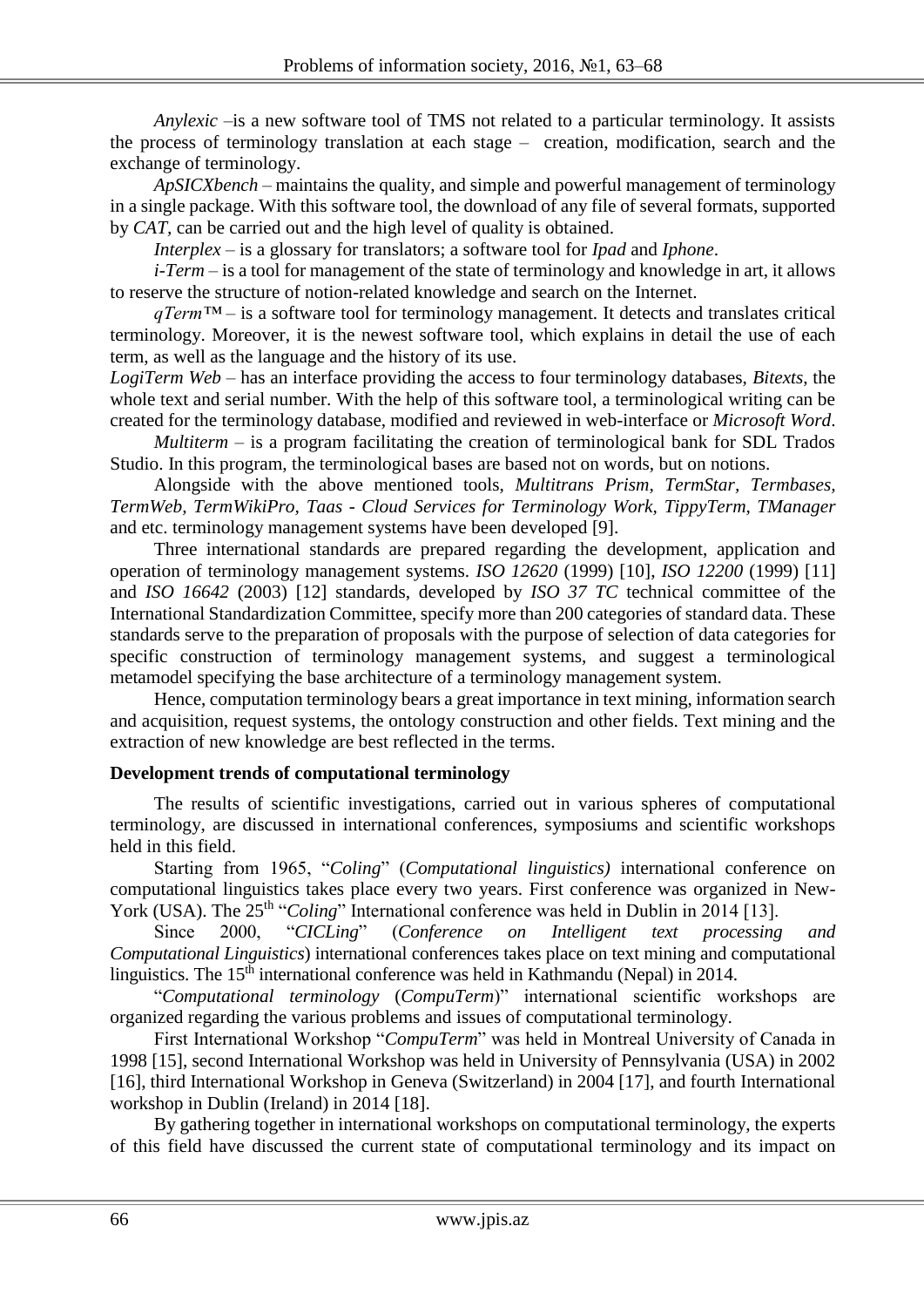applications of natural language processing (NLP); the following development trends have been specified:

• automatic term extraction (*ATE*), recognition and filtration constituting the basis of terminological activity. Automatic term extraction is carried out by using computation techniques. The purpose is the acquisition of potential knowledge for future processing. The techniques developed for automatic term extraction must be realized in terminological activity and in systems assisting the terminology management;

• recognition of the events expanding the notion of terminological integrity from terms bearing its static single meaning to the terms bearing the meaning of a procedure and dynamic process;

 $\bullet$  specification of semantic relations among terms – this is applied in updating the existing knowledge base;

 management of variety of terms – this facilitates the work with dynamic nature of the term, its acquisition from various sources, integration, standardization and the introduction in widespectrum applications and resources; thus, this problem is encountered while working with various dictionaries, thesauruses, ontologies and text information;

 creation of description encompassing important investigations and oriented to the provision of accurate and univocal definition of terminology object; this definition includes important elements necessary for the formal description of terms and notions in ontology;

 discussion of user expertise which is a new problem in terminological activity. Specific fields here encompass the notions and terms usually not familiar for non-professionals (for example, a patient or bank customer).

 systematic management of terminology and the update of thesauruses and dictionaries of specific fields, which is an important aspect for supporting the existing terminological resources. The number of existing terminological resources are constantly increasing; their continuous update is necessary for the effective use.

 $\bullet$  creation of monolingual and multilingual resources – it facilitates the inter-lingual and multilingual applications, and requires specific methods and tools, design and assessment, which is a complex issue;

• reliability and portability of techniques – this allows to apply the techniques used in a specific context to another context and the division of research expertise among those;

- processing of social networks and contemporary media;
- use of terminology in various NLP applications;
- Experiments on the assessment of terminological techniques and tools and etc.

The development trends of computational terminology encompass important issues and reveal the necessity of conducting serious scientific research in this direction.

#### **Conclusion**

The investigation of the current state, formation and management stages of computational terminology, international standards prepared in this direction, the analysis of scientific-theoretical research carried out in the field of computation terminology shed light on the development perspectives of terminological activity and necessitate the creation and development of terminological knowledge base.

Terminology database – is a database storing key terms as data, which are translated described in a specific definition within the framework of the whole document (project). Each term in terminology database is provided with metadata (additional information about the term). The meaning of the term, equivalent in other languages, short form, synonyms, application fields and the information about the document verifying the term (for example, national and international standards) are provided.